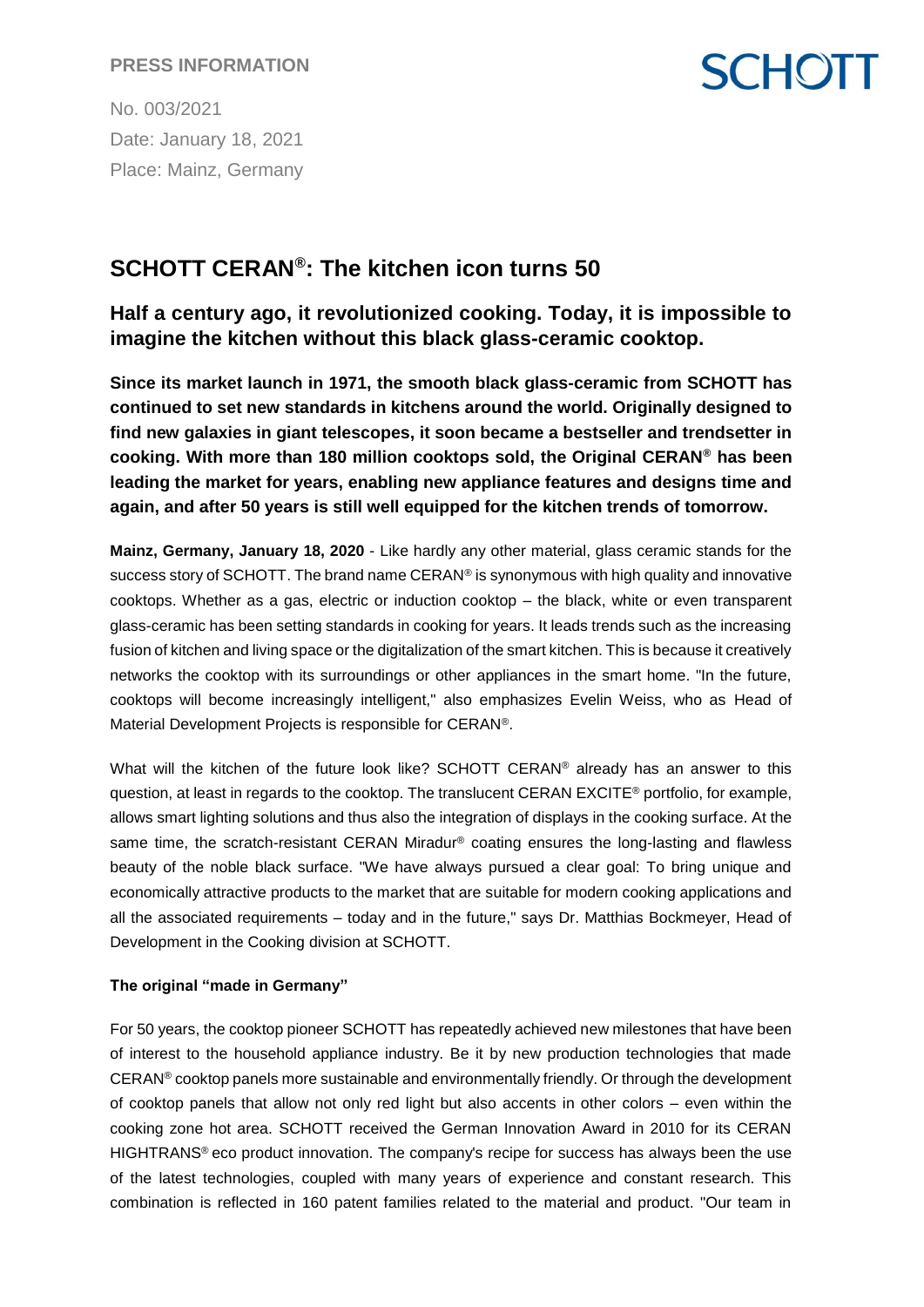No. 003/2021



development and production is not satisfied with the standard. Our ambition is to enable new trends and deliver the highest quality," says Bockmeyer.

What began with a black glass-ceramic has now grown into an official product portfolio. Every year several million pieces leave the CERAN® Technology Center in Mainz and are installed in stoves all over the world. Production and finishing take place in Germany, the USA and China. In order to meet the growing demand for glass-ceramic cooktop panels in the Asian market, SCHOTT is opening its newest production line in Suzhou on January 19 - and is thus duly celebrating the 20<sup>th</sup> anniversary of CERAN® production in China.

#### **From the cosmos to the kitchen**

Originally, the international technology group produced its glass-ceramics primarily for applications in astronomy. As the material is extremely resilient, heat-resistant and temperature-stable, it is still used today as a mirror substrate in the largest telescopes on earth. This is also the case in the [Extremely Large Telescope of the ESO,](https://www.schott.com/innovation/en/elt/) whose 40-meter mirror is currently being built in Chile. Only the slightest expansion of the material would lead to distorted and therefore unusable images from space.

In the mid-1960s, a team of three SCHOTT employees – the fathers of CERAN<sup>®</sup> glass-ceramics – decided that these properties could also be an asset for cooktops. Initially, it was the scientist Dr. Jürgen Petzoldt who developed the basic principles for the first glass-ceramics from SCHOTT and thus decisively advanced the industrial series production of the material. The idea for the glassceramic cooktop panel was then brought back by sales expert Arno Roth from the USA, where he discovered white panels for cooktops at a household appliance manufacturer. And finally it was the engineer Herwig Scheidler who developed the unique application system around the product and provided technical assistance in the production of the cooktop industry. Although the market was initially skeptical about cooktops made of glass-ceramic, the courage and perseverance of the three SCHOTT pioneers ultimately won them over. CERAN® was born: a brand that has played a major role in shaping the kitchens of this world since 1971. And whatever the kitchens of the future hold in store, SCHOTT CERAN<sup>®</sup> remains the world's icon among materials and looks forward to the next half century.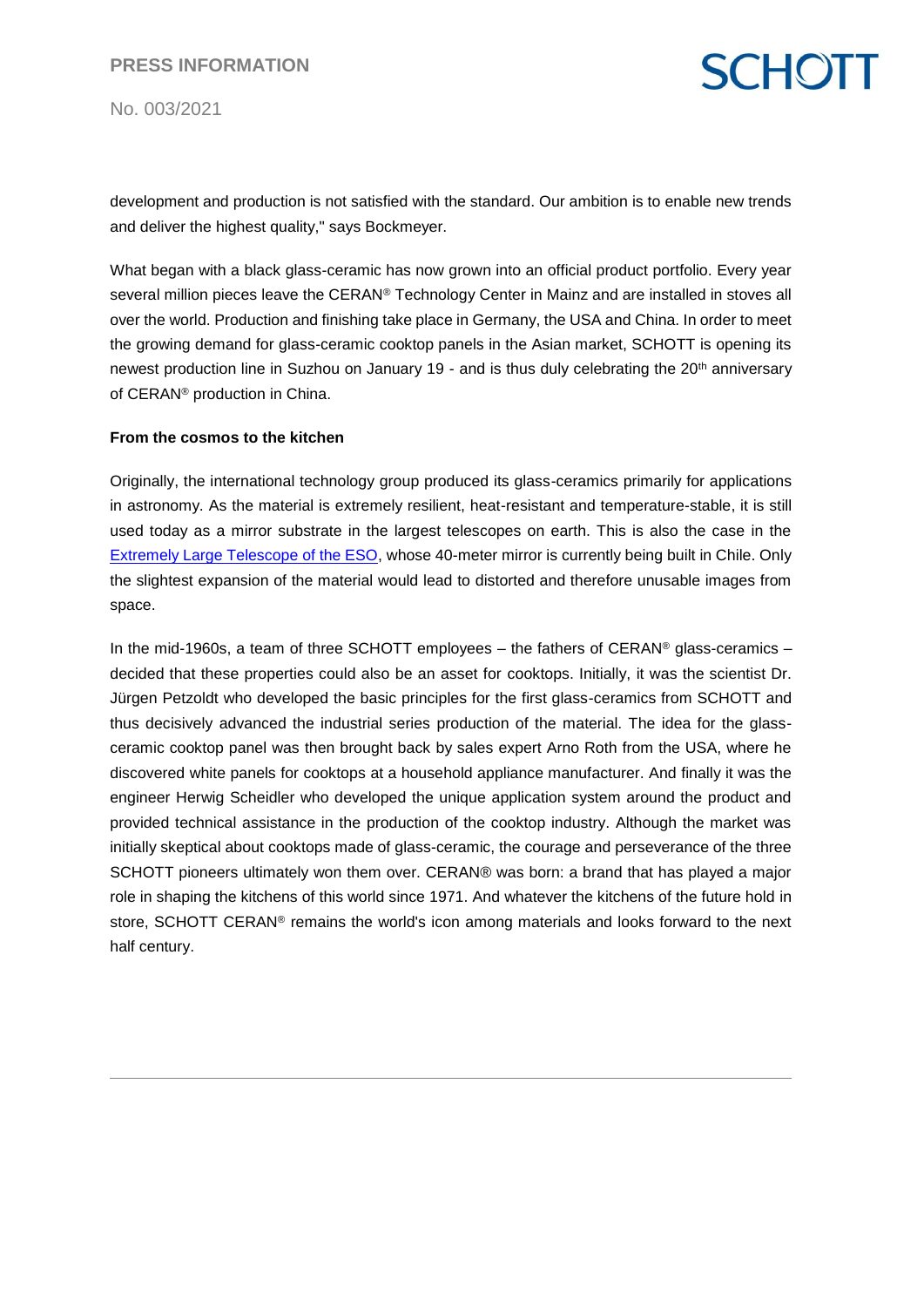No. 003/2021

# **SCHOTT**

**Links:** 

- Discover SCHOTT CERAN<sup>®</sup> at schott.com/innovation <https://www.schott.com/innovation/en/tag/ceran/>
- More about SCHOTT CERAN<sup>®</sup>, the Original glass-ceramic cooktop since 1971: <https://www.schott.com/ceran/english/index.html>
- More about the production of CERAN<sup>®</sup>: <https://www.schott.com/innovation/en/ceran-50>
- More about the icon CERAN<sup>®</sup>: https://www.schott.com/innovation/en/the-rock-star/

**Trademarks:** SCHOTT CERAN® is a registered trademark of SCHOTT AG.

**Pictures**